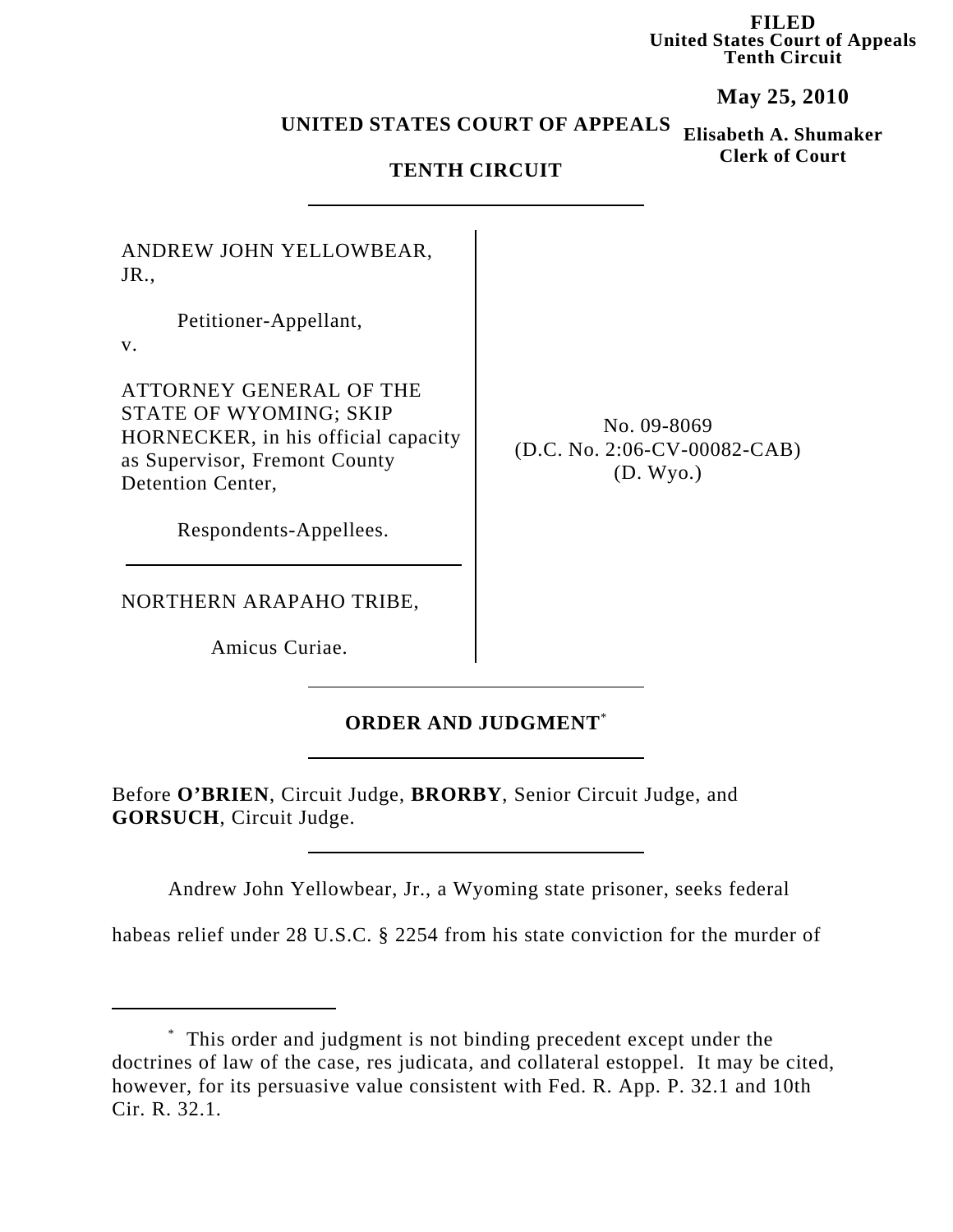his daughter. Mr. Yellowbear argues that the Wyoming state courts that heard his case lacked jurisdiction because the crime occurred in a federal Indian reservation. The Wyoming Supreme Court rejected this argument on direct appeal, explaining that the land in question is not within an Indian reservation. Later, a federal district court denied Mr. Yellowbear's § 2254 habeas petition challenging this ruling. Today, we affirm the district court's disposition.

\* \* \*

Mr. Yellowbear was convicted of first degree murder in Wyoming state court after he inflicted "repetitive, abusive, blunt-force injuries" that killed his twenty-two-month-old daughter, Marcella Hope Yellowbear. *Yellowbear v. State*, 174 P.3d 1270, 1273 (Wyo. 2008). Throughout his state criminal proceedings, Mr. Yellowbear argued that the events in question occurred in Riverton, Wyoming, within the exterior boundaries of the Wind River Reservation. Accordingly, he submitted that Wyoming had no jurisdiction to try him in state court.

The Wyoming state courts consistently rejected Mr. Yellowbear's jurisdictional argument. Ultimately, when the Wyoming Supreme Court took up the question, it explained that a 1905 Act of Congress long ago diminished the Wind River Reservation and that the current boundaries of the reservation do not encompass the site of Mr. Yellowbear's crime. *Yellowbear*, 174 P.3d at 1282-84.

- 2 -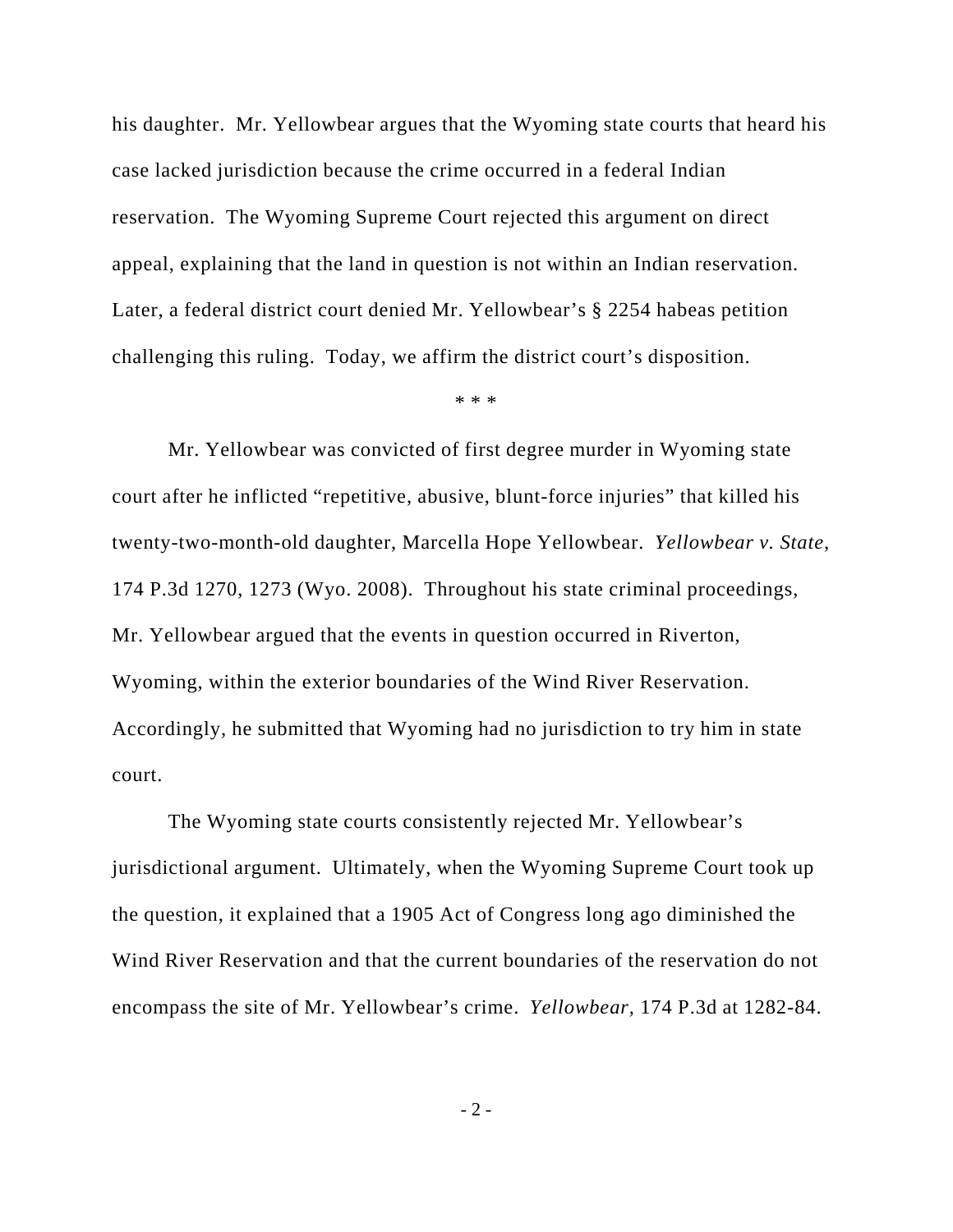While his state case was unfolding, Mr. Yellowbear twice sought federal habeas relief, but both petitions were legally defective. First, before his state trial began, Mr. Yellowbear filed a § 2254 petition in federal district court. The district court dismissed the petition because § 2254 relief is not available to preconviction prisoners and Mr. Yellowbear had not exhausted his claim in state court. A panel of this court denied Mr. Yellowbear a certificate of appealability for the same reasons. *Yellowbear v. Wyo. Attorney Gen.*, 130 F. App'x 276, 277 (10th Cir. 2005).

Second, while his state trial was ongoing, Mr. Yellowbear filed a § 2241 petition in federal district court. Because Mr. Yellowbear still had not exhausted his claim, the district court denied his petition. By the time Mr. Yellowbear's appeal reached this court, however, the Wyoming Supreme Court had finally adjudicated his criminal case, and so Mr. Yellowbear had become a postconviction prisoner and had exhausted his claim. In light of this, a panel of this court remanded the case to allow Mr. Yellowbear to re-characterize his petition as one under § 2254. *Yellowbear v. Wyo. Attorney Gen.*, 525 F.3d 921 (10th Cir. 2008).

Back in the district court for the third time, Mr. Yellowbear pursued his petition anew under § 2254. He urged the court to review his argument that his crime had occurred on an Indian reservation not subject to state jurisdiction, and

- 3 -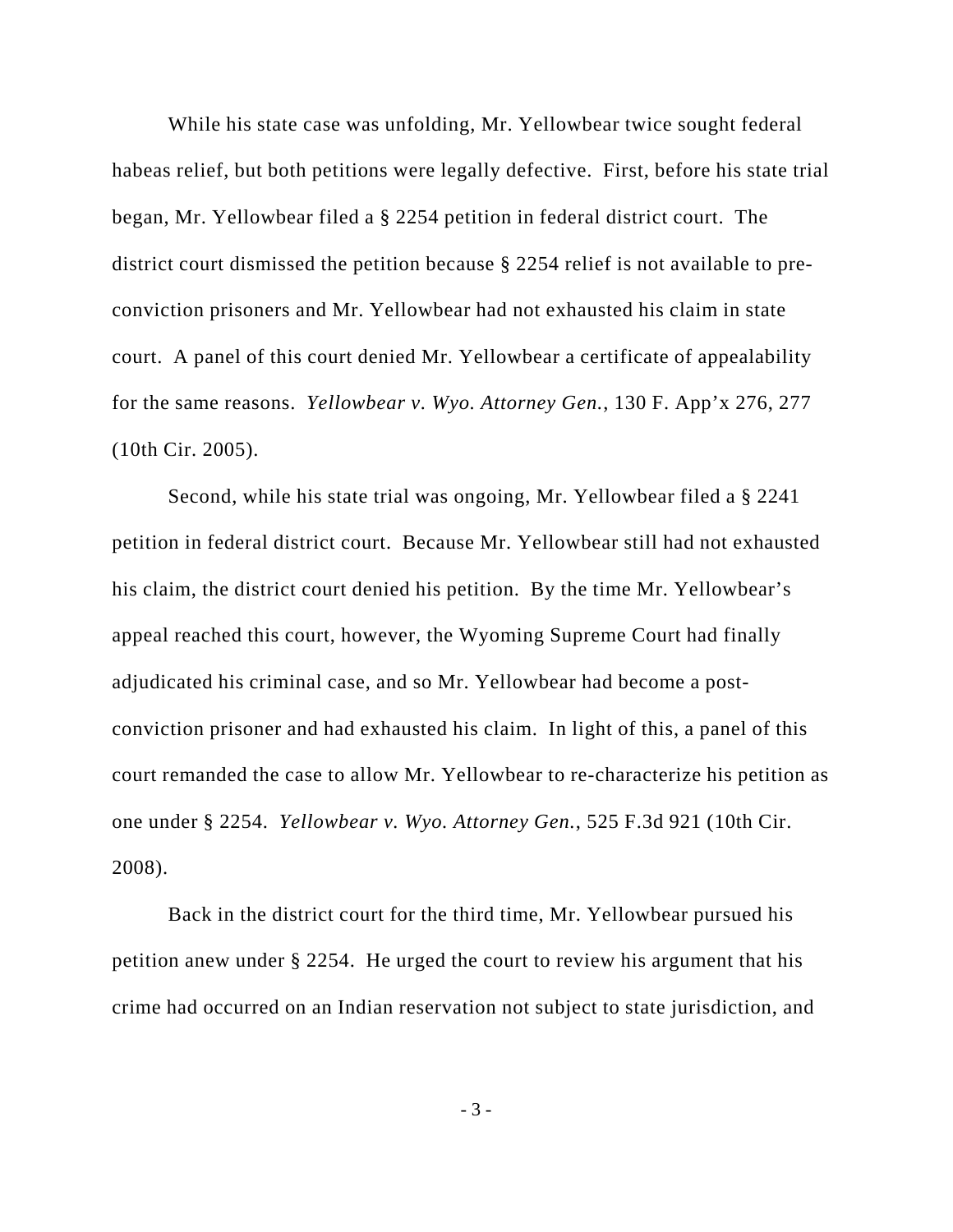to do so *de novo* rather than under the more deferential review mandated by § 2254(d)(1). He also requested an evidentiary hearing pursuant to § 2254(e).

The district court, however, rejected both requests, applied  $\S 2254(d)(1)$ , and denied Mr. Yellowbear's petition. The district court explained that under § 2254(d)(1), when a state court has "adjudicated" the petitioner's claim "on the merits," a federal court may grant habeas relief only if the state court's decision "was contrary to, or involved an unreasonable application of, clearly established federal law, as determined by the Supreme Court." Applying this framework, the district court first noted that Mr. Yellowbear had conceded the Wyoming Supreme Court's decision was not "contrary to" the relevant Supreme Court cases; it then proceeded to hold that the Wyoming Supreme Court's application of United States Supreme Court precedents was not "objectively unreasonable." *Williams v. Taylor*, 529 U.S. 362, 409 (2000).

Following this decision, Mr. Yellowbear sought and the district court granted him a certificate of appealability to challenge its holdings that: (1) review of Mr. Yellowbear's jurisdictional claim is constrained by § 2254(d)(1); (2) Mr. Yellowbear was not entitled to habeas relief under § 2254(d)(1) because the Wyoming Supreme Court's decision was not "an unreasonable application of" Supreme Court case law; and (3) Mr. Yellowbear was not entitled to an evidentiary hearing under § 2254(e).

\* \* \*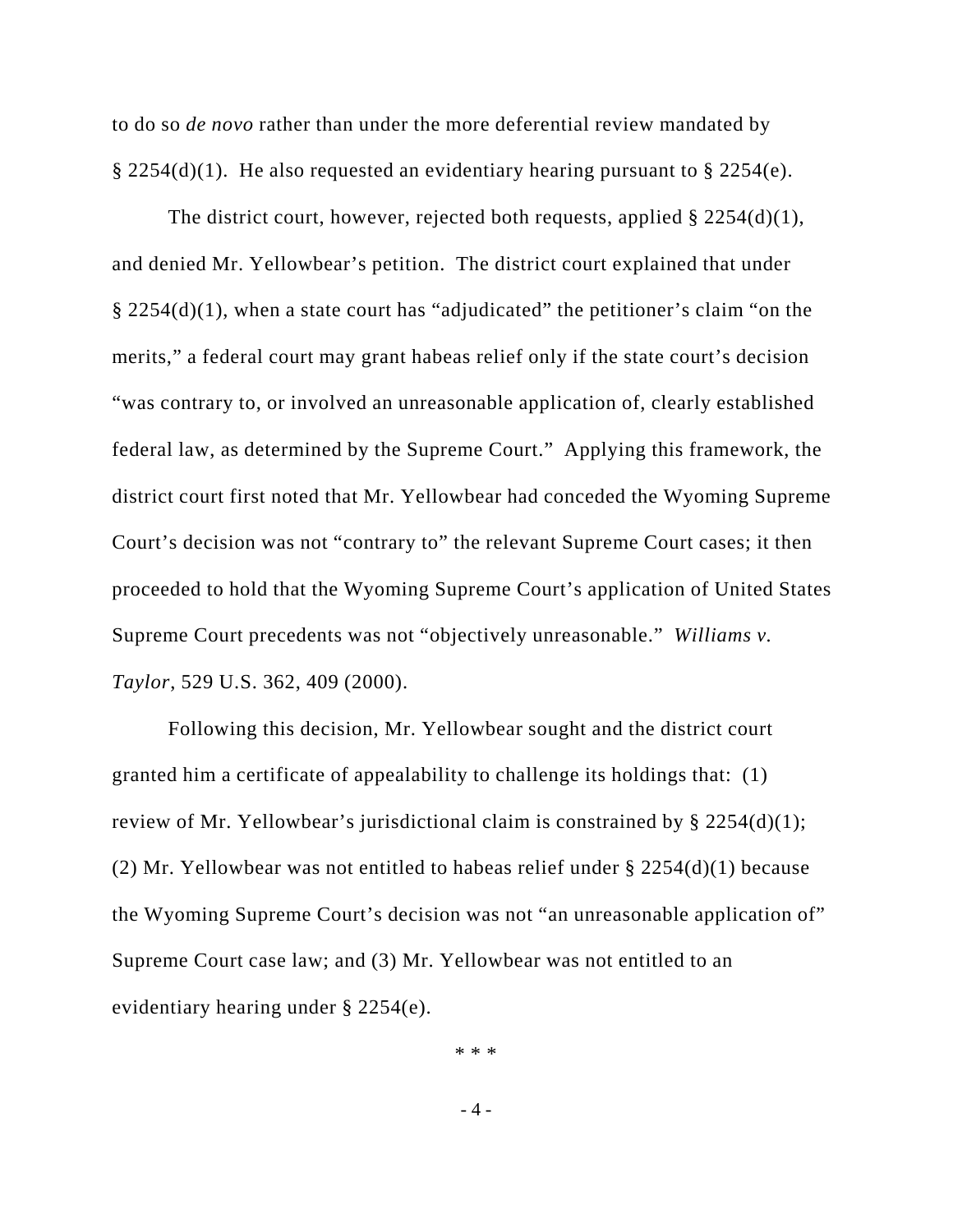Before this court now, Mr. Yellowbear focuses his appeal on the district court's § 2254(d) holdings, urging us to review *de novo* whether the scene of his crime lies within an Indian reservation and thus outside the reach of state jurisdiction under 18 U.S.C. §§ 1151(a) and 1153, rather than review the question through § 2254(d)(1)'s deferential lens.<sup>1</sup> In doing so, Mr. Yellowbear does not appear to dispute that the Wyoming Supreme Court considered and rejected his jurisdictional arguments. Neither does he dispute that the state supreme court's ruling constitutes an "adjudicat[ion]" of his "claim" on its "merits," such that we would ordinarily be able to overturn it only if one of  $\S 2254(d)(1)$ 's conditions are satisfied. Instead, Mr. Yellowbear appears to argue that, under the Constitution's Supremacy Clause, "[s]tate courts cannot rule on the extent of federal jurisdiction." Opening Br. at 14. Though it is not entirely clear from his briefing, as best we can tell Mr. Yellowbear seeks to suggest that  $\S 2254(d)(1)$  is

Separately pending before this court is a motion by the Northern Arapaho Tribe seeking leave to file an amicus brief. Because the Tribe possesses an adequate interest and presents arguments that are useful to this court, we grant the motion.

<sup>&</sup>lt;sup>1</sup> When identifying the issues presented for review in his opening brief, Mr. Yellowbear fleetingly refers to the district court's denial of his request for an evidentiary hearing under § 2254(e). Beyond that, however, he makes no further mention of the issue and so has waived the right to pursue the question. *See Headrick v. Rockwell Int'l Corp.*, 24 F.3d 1272, 1277-78 (10th Cir. 1994) (White, J., sitting by designation). Relatedly, we deny Mr. Yellowbear's motion asking this court to take judicial notice of a number of items pursuant to Federal Rule of Evidence 201. Granting that motion would essentially afford Mr. Yellowbear the evidentiary hearing the district court denied, without first requiring him to address and overcome the district court's reasons for refusing such a hearing.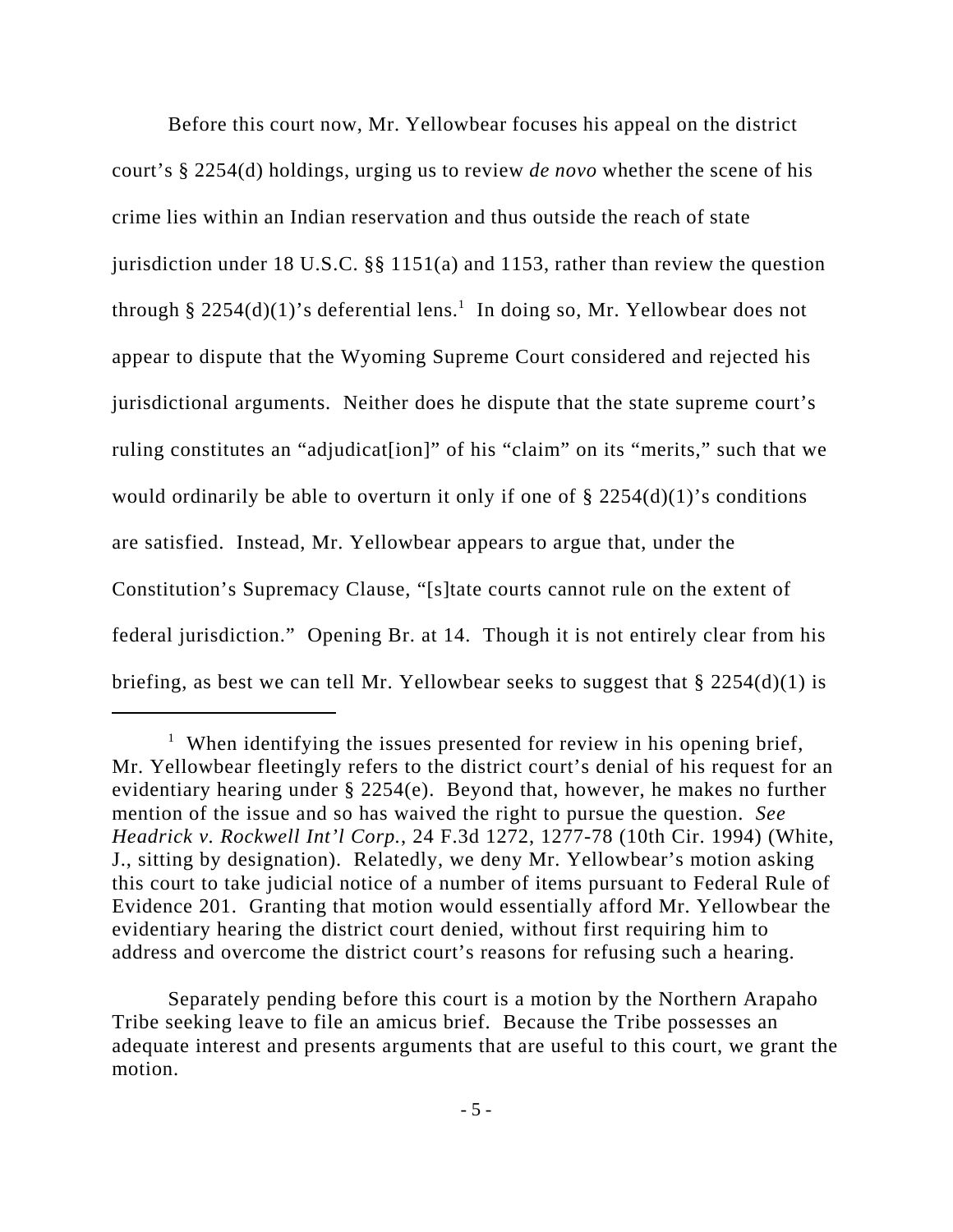unconstitutional, at least as applied to him in this case, and so his appeal must be reviewed *de novo*.

On this score, we have our doubts. Mr. Yellowbear has not cited a single case establishing the rule he advances. To the contrary, the cases cited by the parties have reviewed jurisdictional decisions by state courts using § 2254(d)'s deferential standard of review. *See, e.g.*, *Burgess v. Watters*, 467 F.3d 676, 681 (7th Cir. 2006); *Lambert v. Blackwell*, 387 F.3d 210, 238 (3d Cir. 2004) (noting that § 2254(d) no longer predicates deference on a federal court's *de novo* finding of state court jurisdiction, and explaining that "a federal habeas court should generally presume that the state court properly exercised its jurisdiction").2 Under our federal system, moreover, there is nothing inherently suspect about state courts deciding questions of federal law. State courts have done just this "regularly and rightly . . . throughout our history." *In re C & M Props., L.L.C.*, 563 F.3d 1156, 1167 (10th Cir. 2009). Indeed, the Supremacy Clause

<sup>2</sup> In deferring to the state court's factual findings, *Lambert* noted that the current version of § 2254(d) superseded a prior regime in which deference to state proceedings *did* depend on an initial finding that the state court had jurisdiction. It acknowledged speculation by some commentators that courts might "read" former requirements like this "back into" the new statute's provisions governing factual deference. *Lambert*, 387 F.3d at 238. But *Lambert* then proceeded to explain that, by its plain terms, § 2254(d) "surely lower[s] the level of scrutiny a federal court is entitled to apply to the issue of state court jurisdiction." *Id.*  Thus, *Lambert*'s reasoning on *factual* deference appears to support our conclusion on *legal* deference. And, in any event, Mr. Yellowbear offers us no authority permitting us to "read back into" § 2254(d) terms from a prior law that Congress chose to supersede and that are inconsistent with the plain terms of the new law Congress has adopted in its place.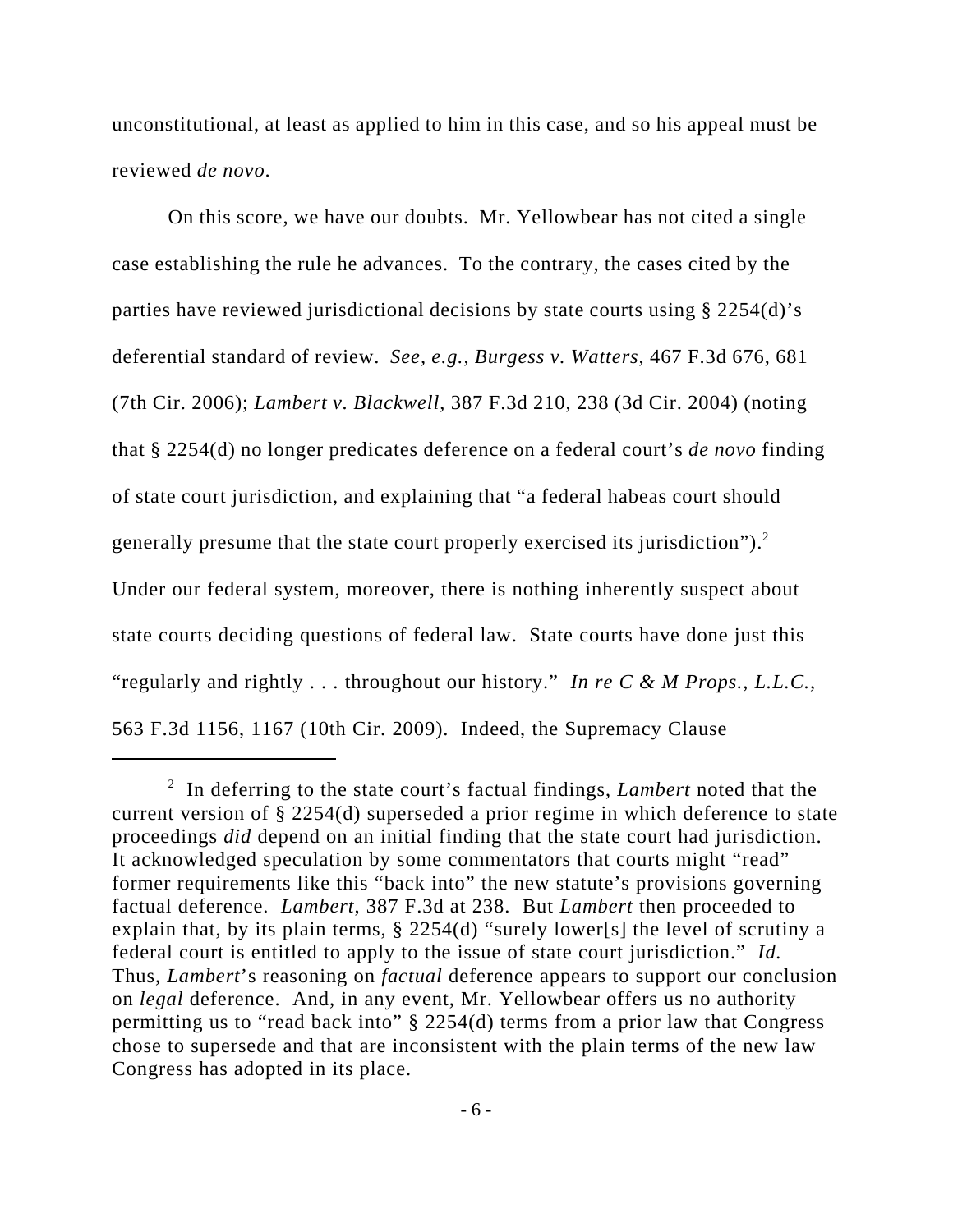contemplates that state courts *will* decide questions of federal law, and concurrent jurisdiction has been the norm, not the exception, in our constitutional history. *See* U.S. Const. art. VI, cl. 2 (mandating that the "Judges of every State shall be bound" by federal law); *see also* The Federalist No. 82, at 493 (Alexander Hamilton) (Clinton Rossiter ed., 1961) ("[T]he national and State systems are to be regarded as ONE WHOLE. The courts of the latter will of course be natural auxiliaries to the execution of the laws of the Union."); William H. Rehnquist, Seen in a Glass Darkly: The Future of the Federal Courts, 1993 Wis. L. Rev. 1, 7. For his part, Mr. Yellowbear advances no persuasive argument or authority before this court suggesting that the Wyoming state courts' concurrent jurisdiction doesn't include the power to decide whether federal statutes divest them of criminal jurisdiction over the land in question.3

 $3\,$  To the extent that Mr. Yellowbear's argument seems to rest on an assumption that § 2254(d)(1) deprives him of *any* means for obtaining *de novo* federal review of his jurisdictional arguments, it is mistaken for yet another reason. The Supreme Court can generally review state court adjudications of federal questions, *see* U.S. Const. art. III, § 2; 28 U.S.C. § 1257, and this direct review, of course, is not constrained by § 2254(d)(1). So it is that Mr. Yellowbear was free to — but, as far as we can tell, did not — seek *de novo* Supreme Court review of the Wyoming Supreme Court's adverse jurisdictional ruling. *Cf. Hagen v. Utah*, 510 U.S. 399 (1994) (reviewing Utah Supreme Court's decision that Congress diminished Uintah Indian Reservation). And to the extent that Mr. Yellowbear seems to worry that federal courts might be "bound" by state court jurisdictional decisions, that concern also rests on a mistaken view of our federal system. A state court's decision on a federal question generally does not preclude a federal court from subsequently reaching a contrary conclusion. *See Wilder v. Turner*, 490 F.3d 810, 814 (10th Cir. 2007) ("It is beyond cavil that we are not bound by a state court interpretation of federal law . . . ." (internal (continued...)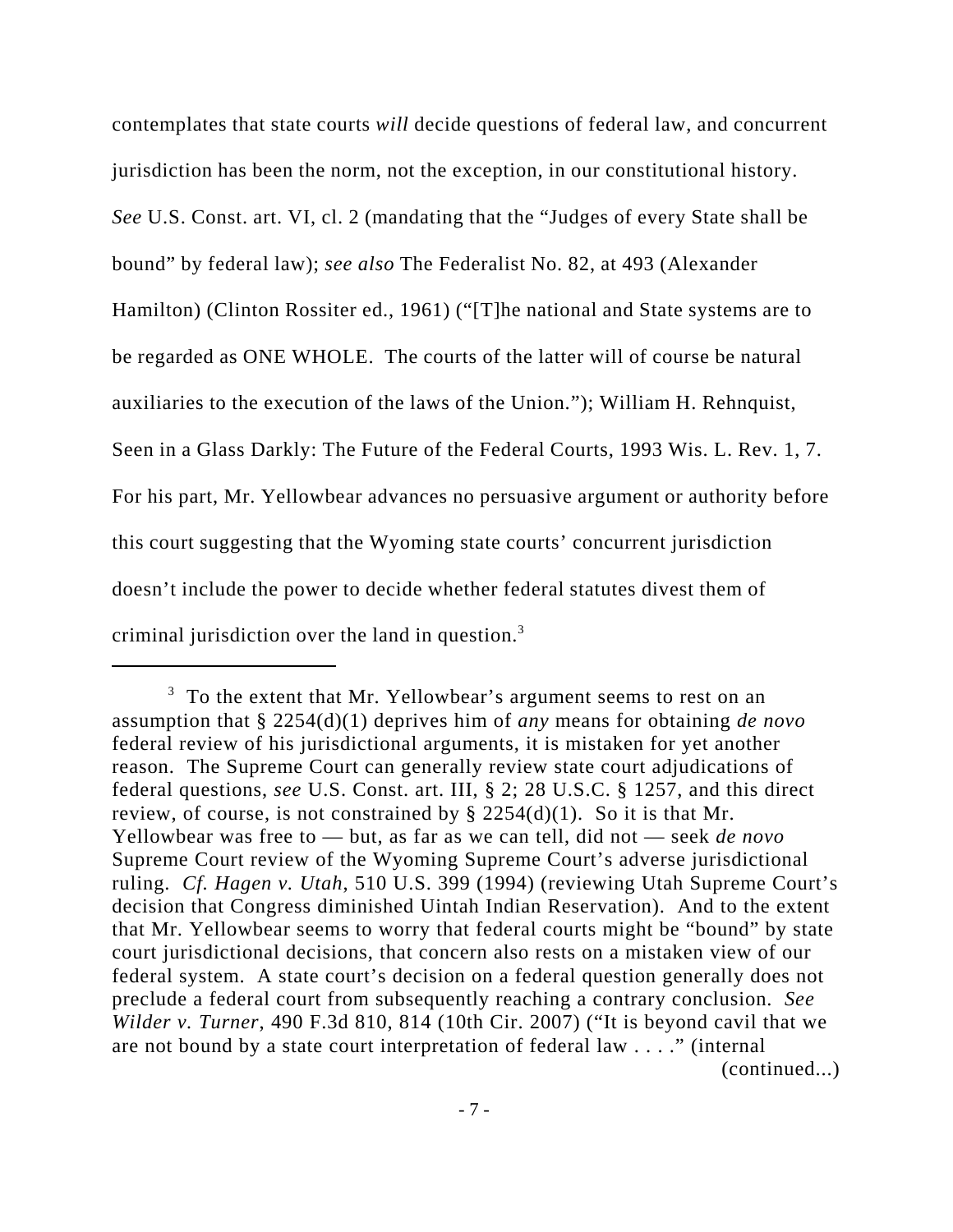In the end, however, whether we review the Wyoming Supreme Court's decision using § 2254(d)(1)'s deferential standard or *de novo* makes no difference to the outcome of this case. Not only has Mr. Yellowbear failed to give us any reason to think the Wyoming Supreme Court's rejection of his jurisdictional argument was an objectively unreasonable application of Supreme Court precedent; he has also failed to give us any reason to think that decision was incorrect. Neither, given the thorough and detailed attention the Wyoming Supreme Court committed to the question, can we see anything that might be gained by repeating its analysis here. Instead, we direct the reader to that court's careful exposition of the question, *see Yellowbear*, 174 P.3d at 1273-84, and confirm that Mr. Yellowbear has not presented to this court any argument calling into question the correctness of that decision.<sup>4</sup>

\* \* \*

 $3$ (...continued) quotation marks omitted)).

<sup>4</sup> Before us, Mr. Yellowbear seeks to raise two new arguments he hadn't pursued before. First, he argues that principles of issue preclusion barred the Wyoming Supreme Court from reaching the conclusion it did. Second, he argues that the site of his crime was an Indian allotment and thus "Indian country" under 18 U.S.C. § 1151(c). Various problems attend each of these arguments. It suffices for current purposes, however, to note that Mr. Yellowbear failed to present either argument to the state courts in his criminal proceedings. Under § 2254(b)(1)(A), the validity of which Mr. Yellowbear does not challenge, federal courts are prohibited from granting writs of habeas corpus where, as here, the applicant has not "exhausted the remedies available in the courts of the State." Neither has Mr. Yellowbear sought to show that any exception to this exhaustion requirement pertains in his case. *See* 28 U.S.C.  $\S$  2254(b)(1)(B)(i)-(ii).